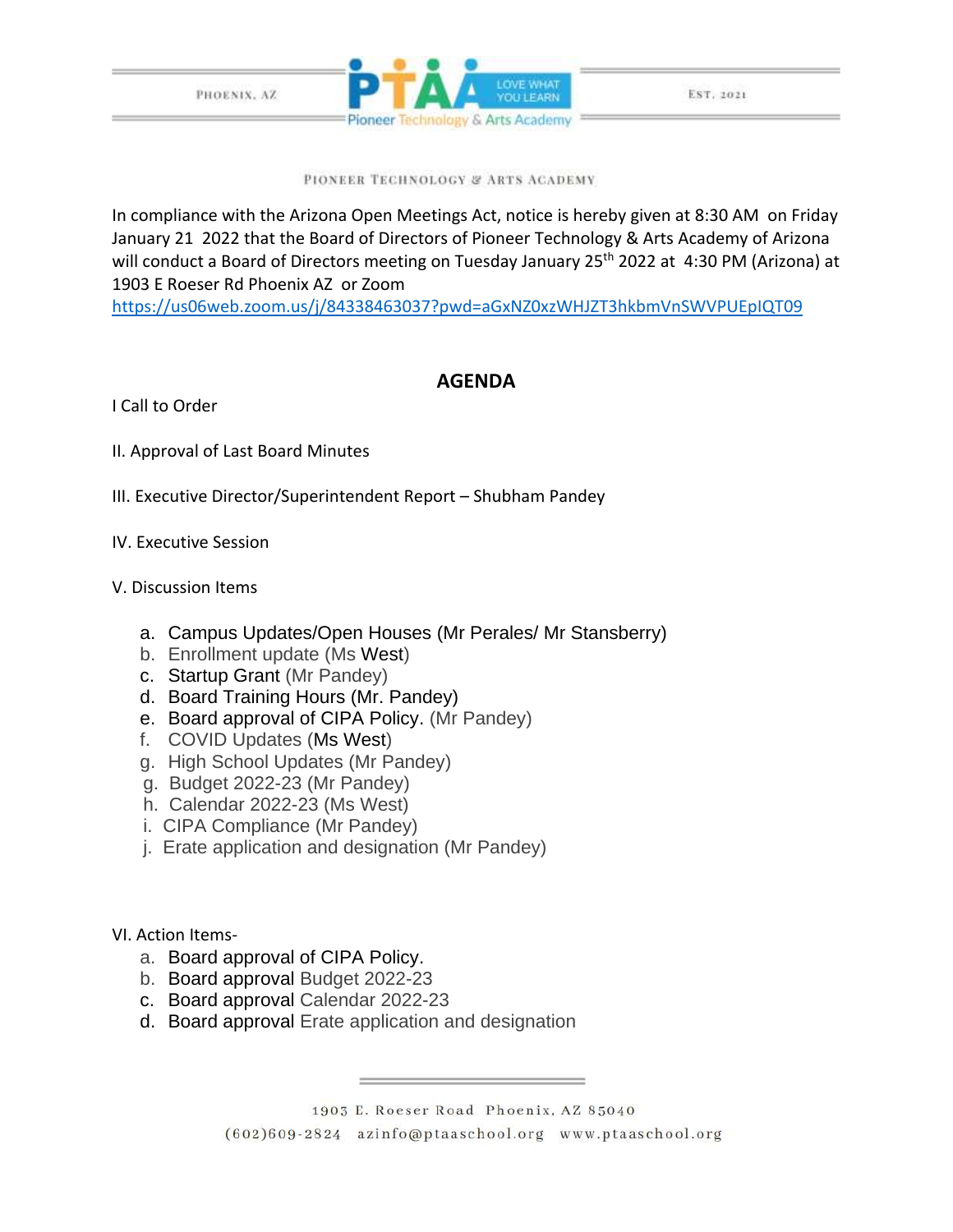PHOENIX, AZ



EST. 2021

## PIONEER TECHNOLOGY & ARTS ACADEMY

VI. General/Public Comment

VII. Adjournment

.

VII. General/Public Comment

VIII. Adjournment

Pursuant to the Arizona Open Meetings Act, one or more of the above items may be considered in executive session, which is closed to the public, The Board will not take action while in executive session, but only upon reconvening in open session. The purpose of the Open Meetings Act is to ensure public access to meetings of governmental bodies so that they have the opportunity to be informed about the transactions of public business. It does not provide a public forum for citizens to express opinions. However, if the governmental body decides to allow citizens input, it must not unfairly discriminate, but may establish reasonable restraints on the number, length, and frequency of presentations. Any citizen wishing to address the Board regarding a grievance must follow the adopted grievance policy before approaching the Board. Any citizen wishing to address the Board for any matter not regarding a grievance must request inclusion on the agenda at least 2 working days prior to the posting of the agenda. All requests must be made in writing and must be signed and dated. Requests may be sent to the notice of the superintendent at the administration office. Agendas will be posted at least 72 hours in advance of meetings.

Persons with disabilities who may require specific aids at the meeting should contact Angela West at 602 609 2824 at least two working days prior to the meeting so that appropriate arrangements can be made. Braille is not available.

For additional information please contact Angela West at 602 609 2824

Posted: PTAA Building located at 1903 E Roeser Rd Phoenix AZ Peterson Rd Colorado Springs CO 80923 Friday January 21 2022 at 8:30AM. By: Angela West

Posted: PTAA website https://www.ptaaschoolaz.org/ on Friday January 21 2022 at 8:30AM.